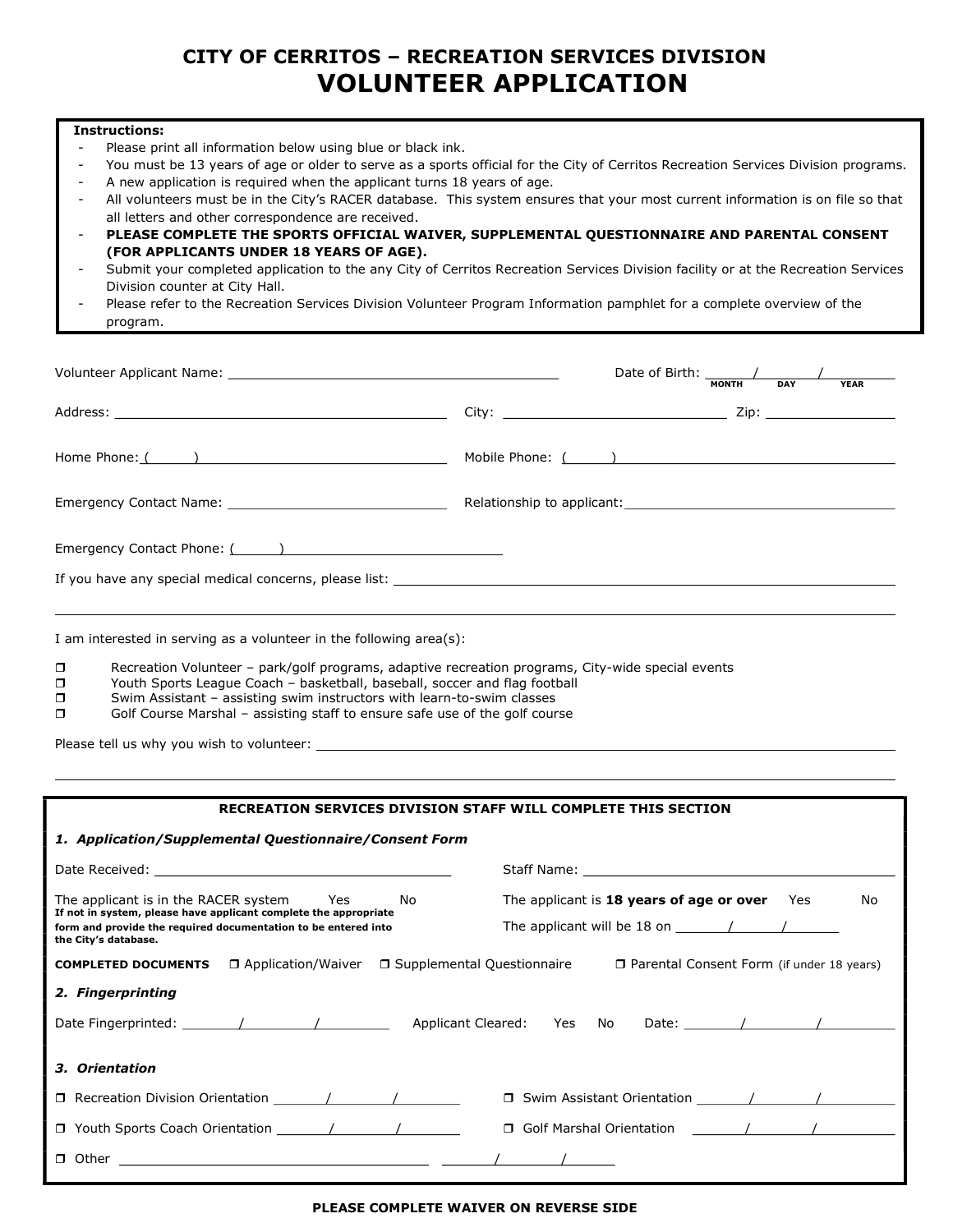# CITY OF CERRITOS – RECREATION SERVICES DIVISION VOLUNTEER APPLICATION Waiver and Release Agreement

Volunteer Applicant Name:

Parent / Legal Guardian Name (if applicant is under 18 years of age):

I, the undersigned, an adult, eighteen (18) years of age or over, and the parent or legal guardian, in consideration of \_\_\_\_\_\_\_\_\_\_\_\_\_\_\_\_\_\_\_\_\_\_\_\_\_\_\_\_\_\_\_\_\_\_\_\_\_\_\_\_\_\_\_\_ (name of APPLICANT) being granted permission to participate in the City of Cerritos Recreation Services Volunteer Program and promises that he/she for himself/herself, his/her heirs, executors and assigns, agrees to release and hold harmless the City of Cerritos, its agents, officers, employees and volunteers, for all harm, accidents, personal injury or property damage suffered by him/her or the applicant as a result of the applicant taking part in the aforementioned program which may include participating in sport events, monitoring of program participants in City offered programs and special events; including harms resulting from the negligent acts or omissions of the City or its agents or employees.

As the parent/legal guardian of the aforementioned applicant, I give my permission for my child to participate in the aforementioned program. Please initial: \_\_\_\_\_\_\_\_\_\_\_\_\_\_\_\_\_\_\_\_\_

I, the undersigned, further agree to indemnify the City of Cerritos or its agents, officers, employees and volunteers for any and all liability incurred by it for the harms specified above.

Signed: \_\_\_\_\_\_\_\_\_\_\_\_\_\_\_\_\_\_\_\_\_\_\_\_\_\_\_\_\_\_\_\_\_\_\_\_\_\_\_\_\_\_ Date: \_\_\_\_\_\_\_\_\_\_\_\_\_\_\_\_\_\_\_\_\_\_\_\_\_\_\_\_\_\_

 $\Box$  Applicant  $\Box$  Parent  $\Box$  Legal Guardian

This form must be signed by the parent or legal guardian of the applicant if the applicant is under eighteen (18) years of age. Applicants eighteen (18) years of age and over must sign this form.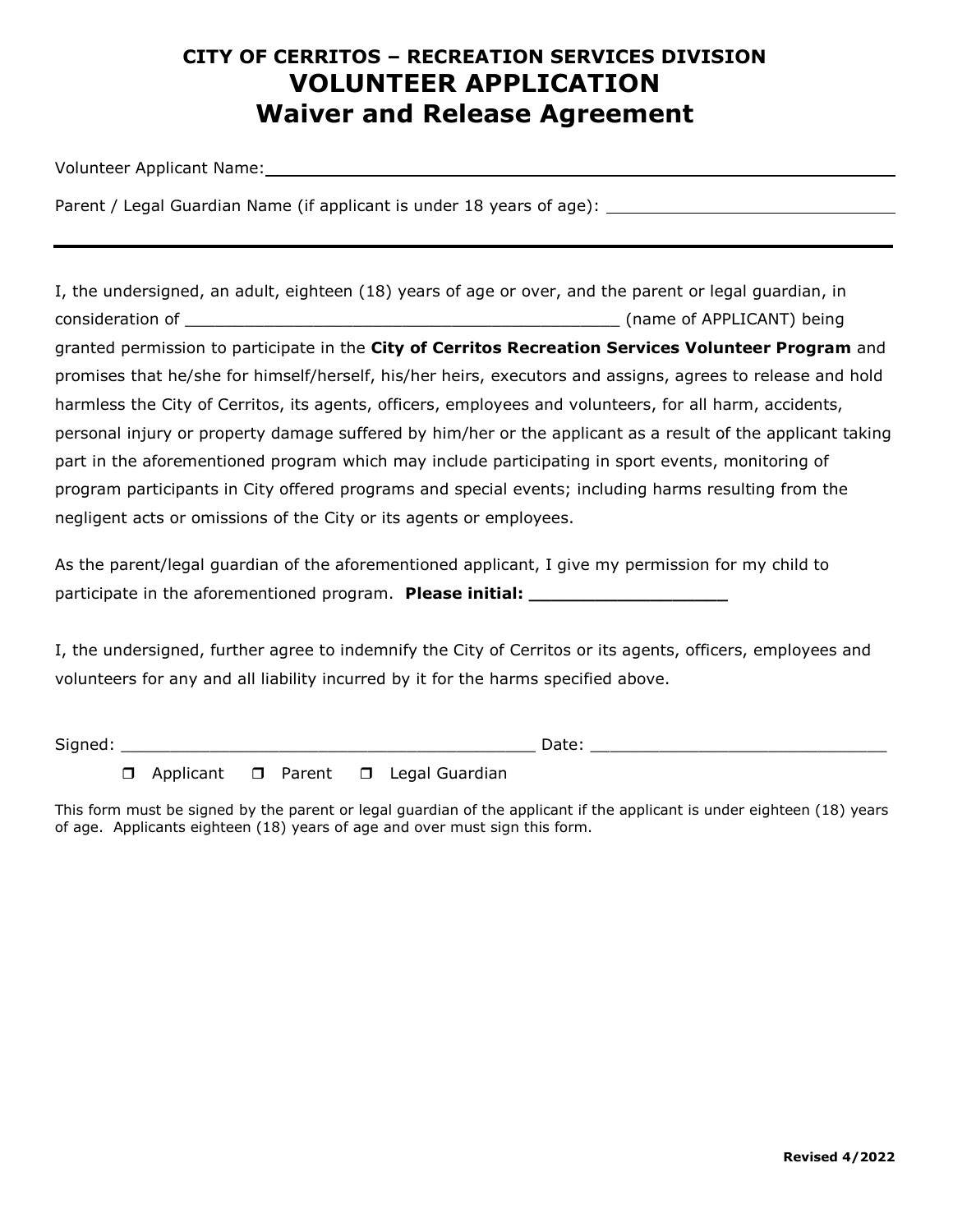#### CITY OF CERRITOS PUBLIC RESOURCES CODE 5164 SUPPLEMENTAL QUESTIONNAIRE

Volunteer Applicant Name:

Parent / Legal Guardian Name: (if applicant is under 18 years of age):

California Public Resources Code Section 5164 (PRC 5164 – Attachment 1) states in part: public agencies shall not assign a person to a volunteer position to perform services at a park, playground, recreational center or beach used for recreational purposes, in a position having supervisory or disciplinary authority over a minor, if that person has been convicted of certain crimes. In order to comply with PRC 5164, the City of Cerritos is authorized to conduct fingerprint background checks through the California Department of Justice. Conducting background checks on all volunteers is a necessary safeguard. As required by PRC 5164, please answer the following supplemental questions by initialing each question, next to YES or NO, and if applicable, provide the required details.

1. Have you ever been convicted of a violation or attempted violation of any of the statutes in Public Resources Code Section 5164, including conviction for violation or attempted violation of an offense committed outside the State of California, if the offense would have been a crime as defined in the statutes referred to if committed in California?

This question does not refer to a misdemeanor conviction under Part B of Attachment 2 (Prohibited Offenses), unless you have three or more misdemeanor convictions, a felony conviction or were incarcerated for any of those crimes listed within the preceding ten (10) year period.

YES \_\_\_\_\_\_\_\_\_\_ NO \_\_\_\_\_\_\_\_\_ (Please initial)

If you answered yes, please describe the crime(s) of which you were convicted, the date upon which you were convicted and the jurisdiction in which you were convicted.

2. Are you willing to be fingerprinted in order that the City of Cerritos may screen you for criminal background?

YES NO (Please initial)

I, 1. 2012 1. In seeking to be a volunteer for the City of Cerritos at a park, playground or recreational center, or beach used by the City of Cerritos for recreational purposes, hereby declare under penalty of perjury that the foregoing is true and correct and that this declaration is executed at:

, California on

(City) (Date)

I acknowledge and agree that should any of my answers to the foregoing be subsequently determined to be false or inaccurate, the City of Cerritos can immediately terminate my volunteer position and without notice. I hereby agree to indemnify and hold harmless the City of Cerritos, its agents, officers, employees and volunteers from any and all claims, causes of action, suits, actions, damages, losses or liability arising out of termination of my volunteer position with the City of Cerritos, which may occur should any of my answers to the foregoing questions be subsequently determined to be false or inaccurate.

Signed: \_\_\_\_\_\_\_\_\_\_\_\_\_\_\_\_\_\_\_\_\_\_\_\_\_\_\_\_\_\_\_\_\_\_\_\_\_\_\_\_\_\_ Date: \_\_\_\_\_\_\_\_\_\_\_\_\_\_\_\_\_\_\_\_\_\_\_\_\_\_\_\_\_\_

 $\overline{\phantom{0}}$ 

**D** Applicant **D** Parent **D** Legal Guardian

This form must be signed by the parent or legal guardian of the volunteer applicant if the volunteer applicant is under eighteen (18) years of age. Volunteer applicants eighteen (18) years of age and over must sign this form.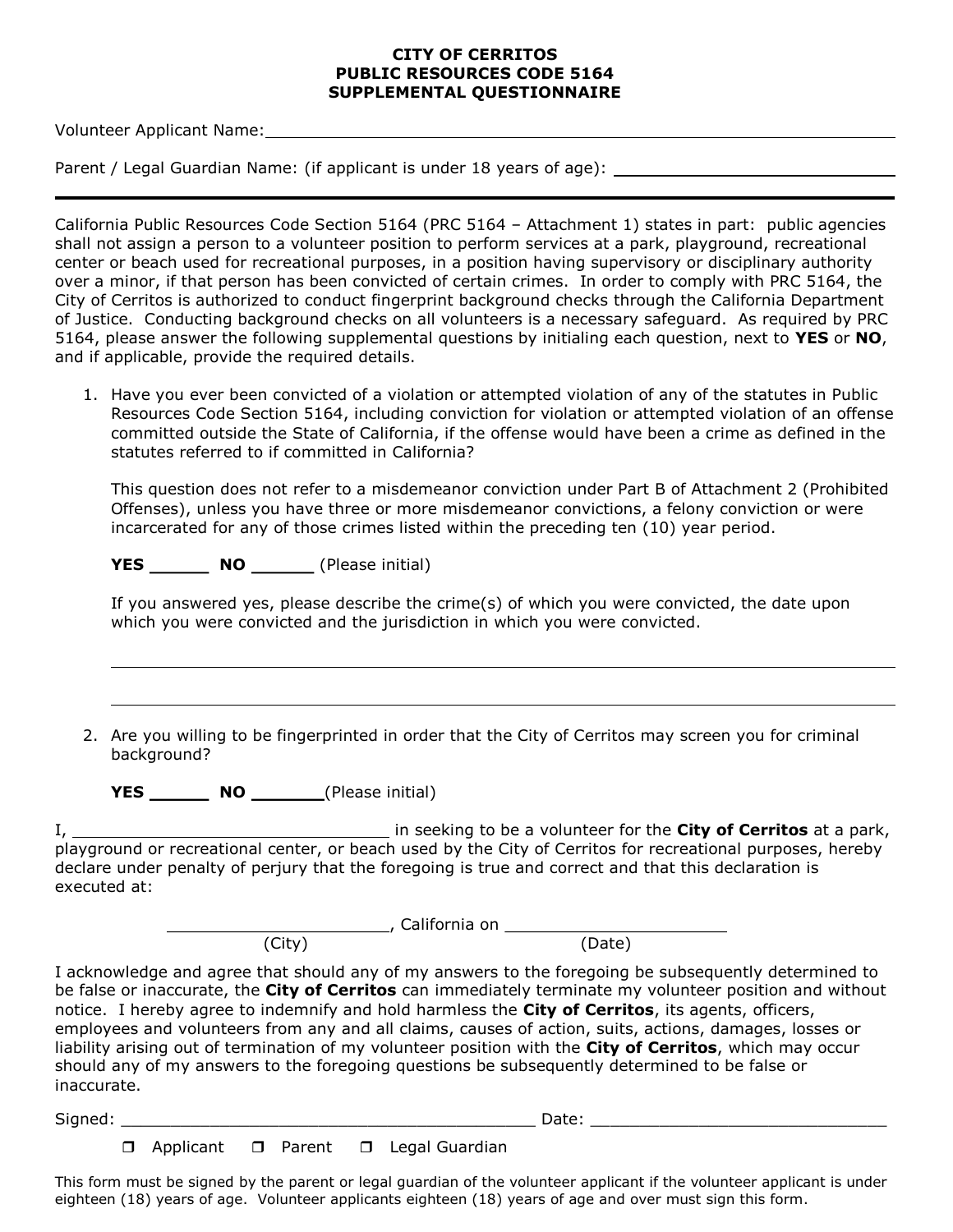#### CITY OF CERRITOS BACKGROUND PARENTAL CONSENT/RELEASE (FOR VOLUNTEER APPLICANTS UNDER 18 YEARS OF AGE)

Volunteer Applicant Name:

Parent / Legal Guardian Name:

I, the undersigned, an adult, eighteen (18) years of age or over, and the parent or legal guardian, in consideration of \_\_\_\_\_\_\_\_\_\_\_\_\_\_\_\_\_\_\_\_\_\_\_\_\_\_\_\_\_\_\_\_\_\_\_\_\_\_\_\_\_ (name of minor APPLICANT) who is a minor and wishes to volunteer his/her services to the City of Cerritos. I understand and acknowledge that the City of Cerritos is required to comply with Public Resources Code Section 5164 which states that the City of Cerritos shall not assign a volunteer to perform services at any City of Cerritos-operated park, playground, recreational center or beach used for recreational purposes, in a position having supervisory or disciplinary authority over a minor, if that person has been convicted of any offense specified. For purpose of this consent/release relating to the Supplemental Questionnaire, the term "conviction(s)" includes adjudications in juvenile proceedings under Welfare and Institutions Code.

Completion of the Supplemental Questionnaire, successful completion of a background criminal records screening, including fingerprinting and other background screenings are required before the applicant may be deemed eligible to perform services for the City of Cerritos position for which he/she has applied.

| As the parent/legal guardian of                                                                   | (name of minor |
|---------------------------------------------------------------------------------------------------|----------------|
| APPLICANT), and having read the Supplemental Questionnaire, I hereby authorize and consent to the |                |
| completion of the Supplemental Questionnaire by                                                   | name)          |
| of minor APPLICANT) and/or I have completed the Supplemental Questionnaire on behalf of           |                |
| (name of minor APPLICANT).                                                                        |                |

I further authorize and consent to the City of Cerritos performing a background criminal records screening, including fingerprinting as well as other background screenings. I hereby hold harmless and release the City of Cerritos, its agents, officers, employees and volunteers from any and all claims, causes of action, suits, actions, damages, losses or liability relating to or resulting from completion of the above-mentioned screening process.

Signed: \_\_\_\_\_\_\_\_\_\_\_\_\_\_\_\_\_\_\_\_\_\_\_\_\_\_\_\_\_\_\_\_\_\_\_\_\_\_\_\_\_\_ Date: \_\_\_\_\_\_\_\_\_\_\_\_\_\_\_\_\_\_\_\_\_\_\_\_\_\_\_\_\_\_

**D** Parent **D** Legal Guardian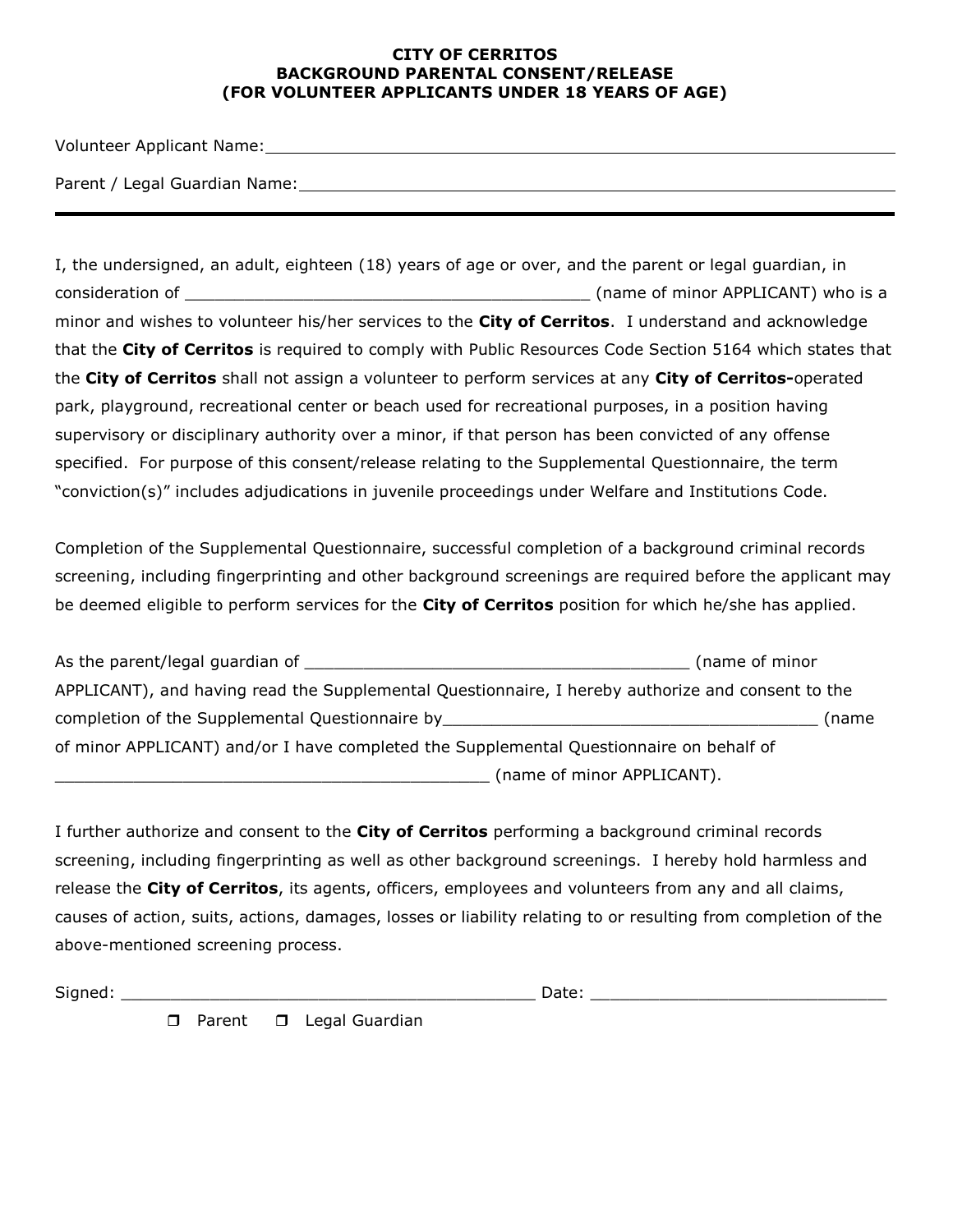## CALIFORNIA PUBLIC RESOURCES CODE – PRC 5164 ATTACHMENT 1

(a) (1) A county, city, city and county, or special district shall not hire a person for employment, or hire a volunteer to perform services, at a county, city, city and county, or special district operated park, playground, recreational center, or beach used for recreational purposes, in a position having supervisory or disciplinary authority over a minor, if that person has been convicted of an offense specified in paragraph (2).

(2) (A) A violation or attempted violation of Section 220, 261.5, 262, 273a, 273d, or 273.5 of the Penal Code, or a sex offense listed in Section 290 of the Penal Code, except for the offense specified in subdivision (d) of Section 243.4 of the Penal Code.

(B) A felony or misdemeanor conviction specified in subparagraph (C) within 10 years of the date of the employer's request.

(C) A felony conviction that is over 10 years old, if the subject of the request was incarcerated within 10 years of the employer's request, for a violation or attempted violation of an offense specified in Chapter 3 (commencing with Section 207) of Title 8 of Part 1 of the Penal Code, Section 211 or 215 of the Penal Code, wherein it is charged and proved that the defendant personally used a deadly or dangerous weapon, as provided in subdivision (b) of Section 12022 of the Penal Code, in the commission of that offense, Section 217.1 of the Penal Code, Section 236 of the Penal Code, an offense specified in Chapter 9 (commencing with Section 240) of Title 8 of Part 1 of the Penal Code, or an offense specified in subdivision (c) of Section 667.5 of the Penal Code, provided that a record of a misdemeanor conviction shall not be transmitted to the requester unless the subject of the request has a total of three or more misdemeanor convictions, or a combined total of three or more misdemeanor and felony convictions, for violations listed in this section within the 10-year period immediately preceding the employer's request or has been incarcerated for any of those convictions within the preceding 10 years.

(b) (1) To give effect to this section, a county, city, city and county, or special district shall require each such prospective employee or volunteer to complete an application that inquires as to whether or not that individual has been convicted of an offense specified in subdivision (a). The county, city, city and county, or special district shall screen, pursuant to Section 11105.3 of the Penal Code, any such prospective employee or volunteer, having supervisory or disciplinary authority over a minor, for that person's criminal background.

(2) A local agency request for Department of Justice records pursuant to this subdivision shall include the prospective employee's or volunteer's fingerprints, which may be taken by the local agency, and any other data specified by the Department of Justice. The request shall be made on a form approved by the Department of Justice. A fee shall not be charged to the local agency for requesting the records of a prospective volunteer pursuant to this subdivision.

(3) A county, city, city and county, or special district may charge a prospective employee or volunteer described in subdivision (a) a fee to cover all of the county, city, city and county, or special district's costs attributable to the requirements imposed by this section.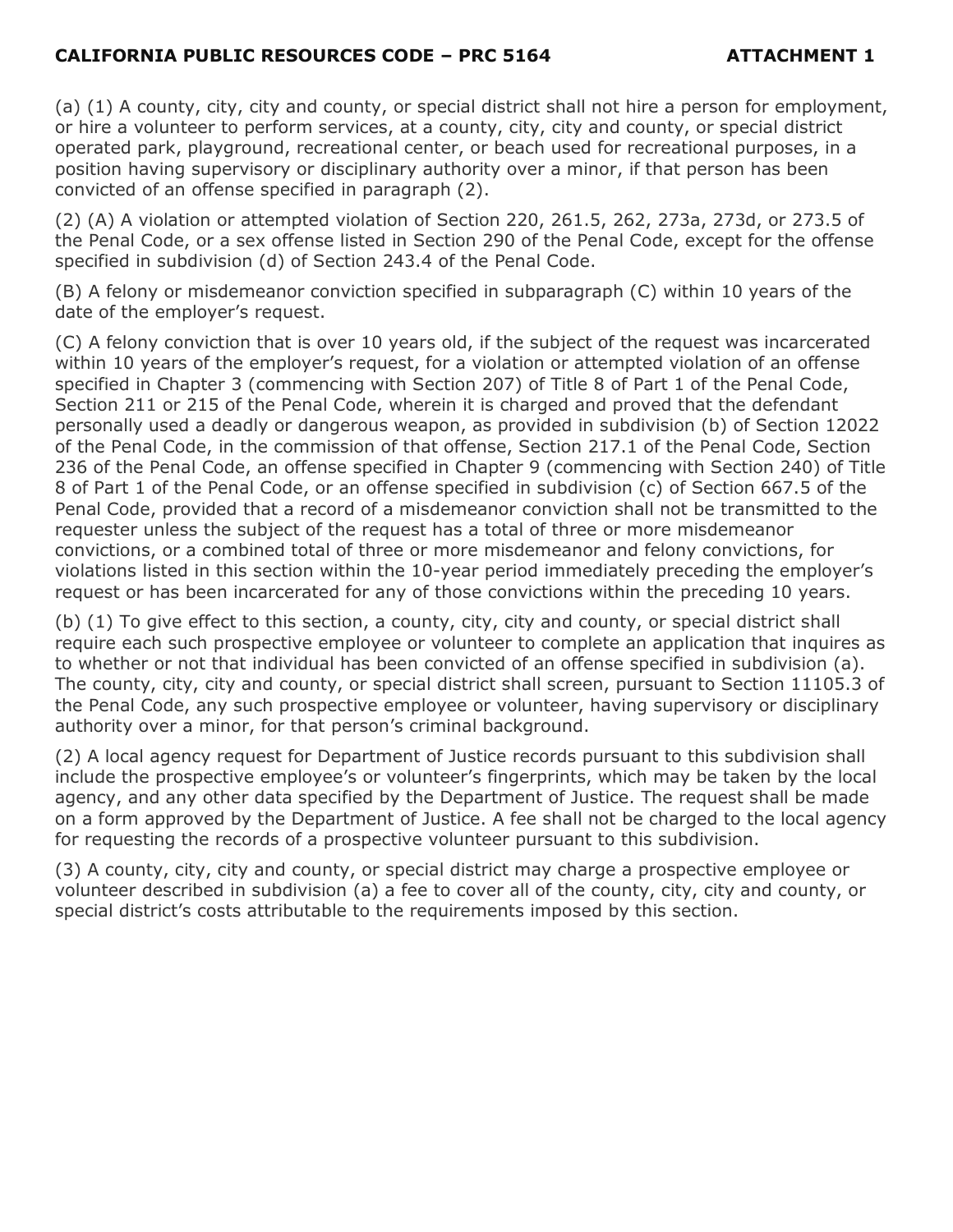## PROHIBITED OFFENSES UNDER CALIFORNIA PENAL CODE ATTACHMENT 2

The City of Cerritos shall not assign anyone to a position with supervisory or disciplinary responsibility over minors (either for pay or as a volunteer) if the person has been convicted of any violation or attempted violation of Penal Code Sections 220, 261.5, 262, 273a, 273d, or 273.5, or any sex offense listed in Penal Code Section 290, except for the offense specified in subdivision (d) of Section 243.4. These offenses include:

### PART A

| 187          | Murder while perpetrating or attempting to perpetrate rape or violate Penal Code Sections 261, 286, 288, 288a or 289                                                                       |
|--------------|--------------------------------------------------------------------------------------------------------------------------------------------------------------------------------------------|
| 207          | Kidnapping or false imprisonment with attempt to violate Penal Code Sections 261, 286, 288, 288a, or 289                                                                                   |
| 220          | Assault with intent to commit mayhem, rape, sodomy, oral copulation, rape in concert with another lascivious act upon<br>a child, or penetration of genitals or anus with a foreign object |
| 236.1b, c    | Human trafficking in violation of or with intent to violate Penal Code Sections 266, 266h, 266i, 266j, 267, 311.1, 311.2,<br>311.3, 311.4, 311.5, 311.6 or 518                             |
| 243.4        | Sexual battery (except subsection (d))                                                                                                                                                     |
| 261          | Rape                                                                                                                                                                                       |
| 261.5        | Unlawful sexual intercourse with a person under age 18                                                                                                                                     |
| 262          | Rape of spouse                                                                                                                                                                             |
| 264.1        | Rape or penetration of genital or anal openings by foreign object, etc.; acting in concert by force or use of force                                                                        |
| 266          | Enticement of unmarried female under 18 for purposes of prostitution; aiding or abetting                                                                                                   |
| 266с         | Unlawful sexual intercourse, sexual penetration, oral copulation, or sodomy; consent procured by false or fraudulent<br>representations with intent to create fear                         |
| 266h(b)      | Pimping a minor                                                                                                                                                                            |
| 266i(b)      | Pandering of a minor                                                                                                                                                                       |
| 266j         | Procurement of child under age 16 for lewd and lascivious acts                                                                                                                             |
| 267          | Abduction of person under 18 for purposes of prostitution                                                                                                                                  |
| 269          | Aggravated sexual assault of a child                                                                                                                                                       |
| 272          | Contributing to the delinquency of persons under 18 years, if lewd and lascivious                                                                                                          |
| 273a         | Child endangerment                                                                                                                                                                         |
| 273d         | Child abuse                                                                                                                                                                                |
| 273.5        | Corporal injury of spouse, cohabitant or significant other                                                                                                                                 |
| 285          | Incest                                                                                                                                                                                     |
| 286          | Sodomy with a minor or sodomy without consent                                                                                                                                              |
| 288          | Lewd or lascivious acts with a minor under 14                                                                                                                                              |
| 288a         | Unlawful oral copulation                                                                                                                                                                   |
| 288.2        | Harmful matter sent with intent to seduce minor (felony only)                                                                                                                              |
| 288.3        | Communicating with a minor with intent to kidnap, rape or violate Penal Code Sections 264.1, 273a, 286, 288, 288a,<br>288.2, 311.1, 311.2, 311.4, 311.11                                   |
| 288.4        | Indecent exposure involving a minor                                                                                                                                                        |
| 288.5        | Continuous sexual abuse of a child                                                                                                                                                         |
| 288.7        | Unlawful sexual intercourse with a person under age 10                                                                                                                                     |
| 289          | Unlawful sexual penetration                                                                                                                                                                |
| 311.1        | Transporting or possessing child pornography                                                                                                                                               |
| 311.2b, c, d | Sending, receiving, printing, exhibiting, distributing child pornography                                                                                                                   |
| 311.3        | Developing, duplicating or printing child pornography                                                                                                                                      |
| 311.4        | Employment of a minor to perform prohibited acts                                                                                                                                           |
| 311.10       | Advertising for sale or distribution materials depicting child pornography                                                                                                                 |
| 311.11       | Possession or control of material depicting child pornography                                                                                                                              |
| 314          | Indecent exposure or obscene exhibition                                                                                                                                                    |
| 653f(c)      | Soliciting another to commit rape, sodomy or oral copulation                                                                                                                               |
| 647.6        | Annoying or molesting a minor                                                                                                                                                              |